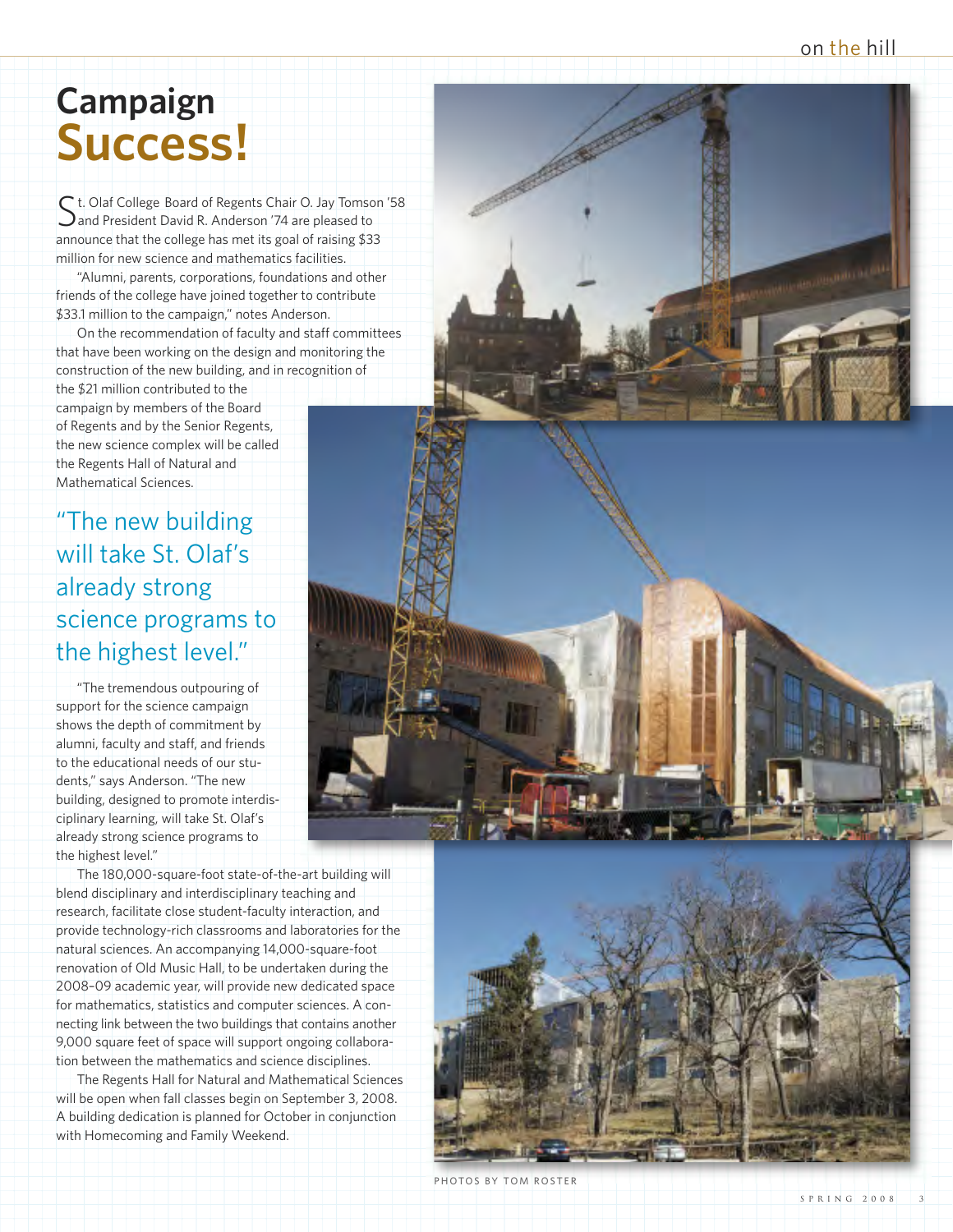## **Farewell: St. Olaf honors its retiring faculty members**

The five faculty members who plan to retire this year have served St. Olaf for a combined total of 167 years. They've coached championship athletes, led students on learning expeditions around the world, written books, organized international conferences, and helped bring innovative ideas and research tools to campus. Most importantly, they've touched the lives of thousands of Oles. As the time draws near to bid them farewell, the college honors its retiring faculty members.

By Kari VanDerVeen PHOTO GRAPHED BY BILL KELLEY

### Bill Thornton

Although Bill Thornton won't retire from his position as an associate professor of physical education until 2009, he is retiring from coaching cross country and track and field.

"The passion and enthusiasm for coaching still burns bright and hot, but my energy level to do the physical work of coaching cross country and track and field is simply not there," says Thornton, who is completing his 38th year of coaching track and field and his 25th year of coaching cross country.

Thornton still has a winning spirit, noting that he hopes his coaching career doesn't end until May 24 because that means St. Olaf will have had athletes qualify for the NCAA Championships. During his tenure he has coached more than 100 Midwest Conference and Minnesota Intercollegiate Athletic Conference Champions and nearly 30 All-Americans.

Thornton says the most rewarding part of being a coach has been watching students mature academically, socially, physically and emotionally. It's a gratifying experience to send them out into the world and watch them contribute positively to society, he says. "I have always maintained that I have possibly the best job in the world."



ne of the most rewarding experiences Professor of Mathematics Cliff Corzatt has had while teaching at St. Olaf actually occurred thousands of miles from campus. For the past 10 years, Corzatt has taught the Structure in Higher Mathematics Interim course in Budapest, Hungary, providing students with an opportunity to study in one of the most important centers of mathematics in the world. He has taught the sophomore level course in theoretical mathematics with a cultural context, providing a unique learning experience for students.

"It's been an opportunity to work with students in a much closer environment," Corzatt says. "You get to understand just how nice these young men and women are that we teach."

Retirement will definitely offer a change of pace after 34 years of teaching calculus, linear algebra and abstract algebra to thousands of Oles. While Corzatt has plans to continue teaching a few weeks each year in Budapest, he also plans to spend more time in northern Minnesota, do some traveling and get in more kayaking.

READ MORE AT stolaf.edu/news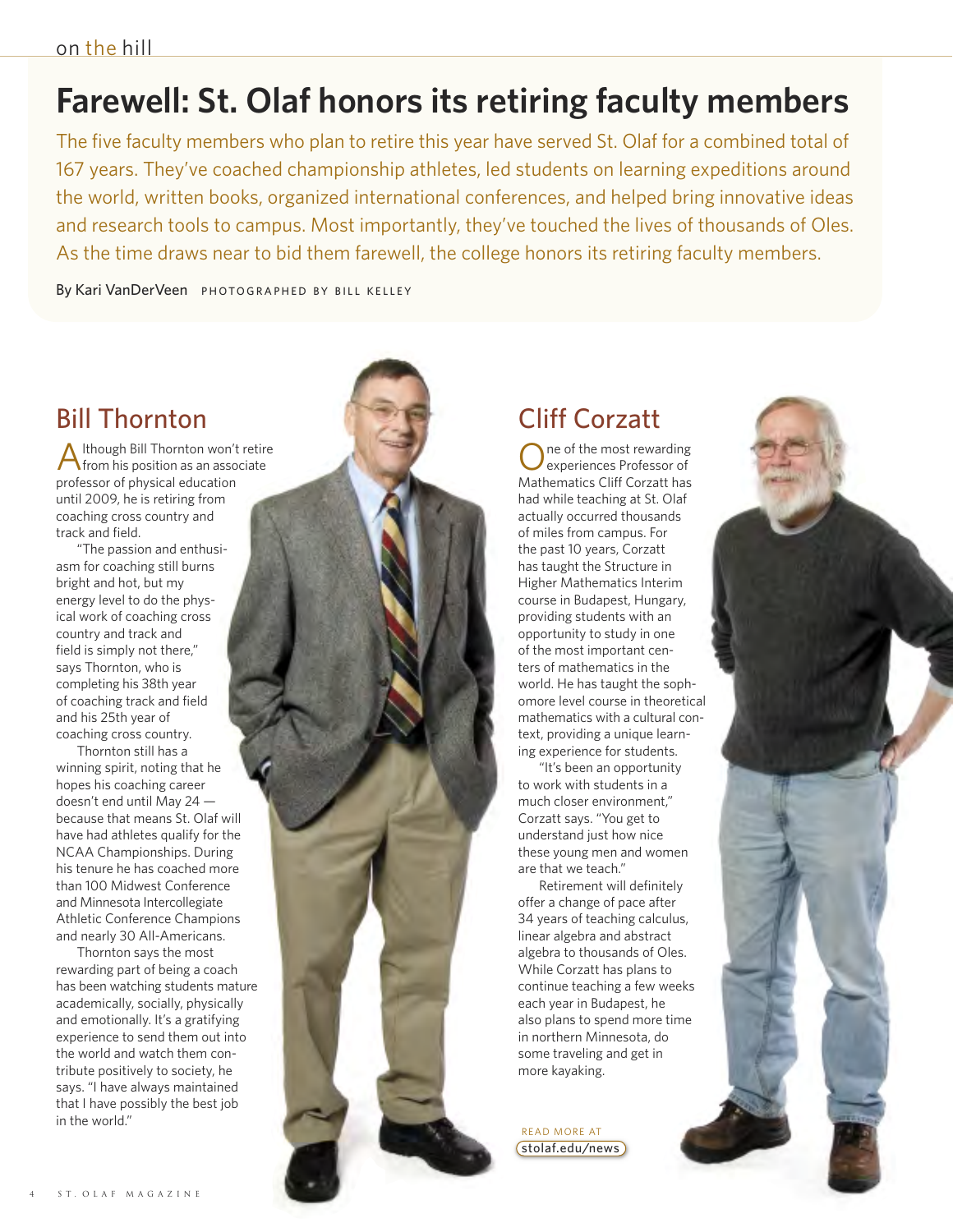### Gary Spessard (not pictured)

uring the 35 years he's taught organic chemistry at St. Olaf, Professor of Chemistry Gary Spessard has proven he has an eye for innovation, most recently with green chemistry. "I've always been curious about new things to see if they will really work and help," he says.

The innovations he's brought to campus have also furthered Spessard's other professional goal: ensuring that students have the opportunity to perform research. Working to design green chemistry processes, for example, has introduced students to environmental issues in chemistry with hands-on examples of imaginative scientific thinking.

"I'm really going to miss the day-to-day interaction with students," says Spessard, who currently is on sabbatical leave while he finishes a chemistry textbook he's co-authoring with his colleague, Professor of Chemistry Gary Miessler. He is already living in Arizona, where he bought a house eight years ago for when he retired.

He's just 20 miles from the Mexico border and plans to spend plenty of time hiking, golfing and traveling.

#### Gary Wicks '65

When Gary Wicks '65 arrived as a student at St. Olaf, dancing had been allowed on campus for just two years, dorms were segregated by gender, and women had to wear skirts to class. It was a vastly different atmosphere from the University of Wisconsin-Madison, where Wicks had spent his freshman year before transferring to St. Olaf to play basketball.

An associate professor of exercise science, Wicks also is an assistant men's track and field coach and the director of compliance, which makes him responsible for ensuring that St.Olaf meets all NCAA regulations. He's also served as acting athletic director and director of campus recreation, and organized two international conferences on sports and religion held at St. Olaf, which drew participants from around the world.

Set to retire after 20 years at St. Olaf, Wicks plans to spend more time in his woodshop and travel, with one trip to England already on the calendar. Yet he knows that he'll always remain connected to St. Olaf. "Once you've been to St. Olaf, you're different," Wicks says. "It stays with you — you're always part of St.Olaf, and it is always part of you."

### Eric Nelson

 $\mu$ For <sup>40</sup> years I've explored beau-tifully written books and exciting ideas with very bright young people — what's not to like?" says Professor of English Eric Nelson who joined the St. Olaf faculty in 1968.

"I'm really going

to miss the day-

to-day interaction

with students."

- GARY SPESSARD

Nelson will retire this year from a career that began with teaching modern British and American literature and expanded into opportunities such as teaching courses in the Great Conversation program and, his most recent interest, film studies. "It's exciting to do something new at the end of your career," Nelson says.

Nelson and his wife, Riki Kölbl Nelson, have led many St. Olaf Study Travel programs as well as the Term in Asia. He's studied several areas of pop culture and wrote a book titled *Mall of America: Reflections of a Virtual Community*. Having that wide range of experiences has been one of the most rewarding aspects of teaching at St.Olaf, Nelson says.

"When I came out of graduate school, I would have never imagined teaching something like detective fiction," he says. His retirement plans include teaching at the Cannon Valley Elder Collegium and becoming more involved in the greater Northfield community.

KARI VANDERVEEN is a communications specialist at St. Olaf College.